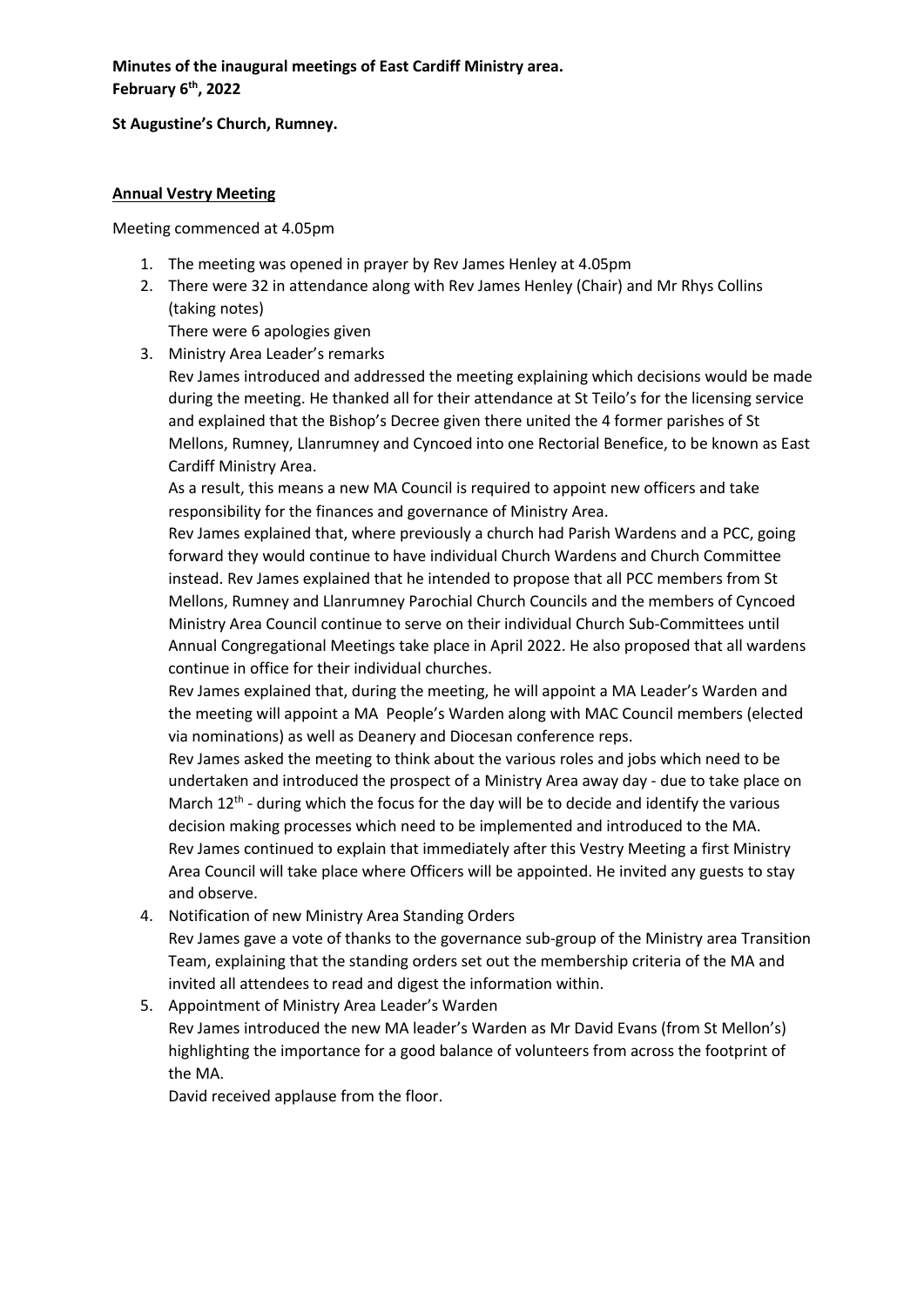- 6. Election of
	- a. Ministry Area People's Warden

Rev James explained that one nomination for People's MA warden had been received for Mr Rhys Collins (Cyncoed MA), who was elected un-opposed. Rhys received applause for the floor.

- b. Ministry Area Council members (formal nominations and secondary nominations received for all in writing in advance of the meeting)
	- i. All Saints Cyncoed- Mrs Sue Fergusson and Mrs Maureen Archard
	- ii. All Saints' Llanedeyrn- Mr Matthew Collins and Mrs Suzy Collins
	- iii. St Augustine's- Mr Matthew Turner and Ms Zoe Ward
	- iv. St David's Mrs Rebecca Williams and Ms Sally Davies
	- v. St Dyfrig's-Mrs Pat Charles and Ms Jennifer Perry
	- vi. St Edeyrn's-Mr Phil Jones and Mrs Vicky Smith
	- vii. St Mellon's-Mrs Jennet Mundy and Mrs Rosemary James.

No further nominations were received from the floor and so all were elected. An applause was received from the floor.

- c. Deanery Conference rep's (inc Supplemental rep's)
	- i. Former Cyncoed Benefice (2)
	- ii. Llanrumney parish (1)
	- iii. Rymney Parish (2)
	- iv. St Mellons Parish (1)

Attendees were invited to discuss and decide on potential rep's and the floor requested more time over future months to elect rep's The Chair agreed.

d. Diocesan Conference rep's (8) (who must not exceed the age of 75).

Rev James Henley proposed that one rep should be from each Church leaving the final nomination to be filled by one of the Ministry Area wardens.

Outcome as above.

7. Membership of individual Church Committees

Rev James proposed that membership of individual Church committees (some of which were previously PCCs) should remain the same, and the appointed individual Church Wardens should remain in office, until Annual Congregational Meetings could be held later in the year.

Seconded by Mrs Jennet Mundy and passed unanimously.

- 8. Appointment of Independent Examiner Rev James proposed that Mr Andy Lee of Graham Paul ltd be appointed as the Independent Examiner. Seconded by Mrs Sue Fergusson No further nominations were received from the floor.
- 9. Notice of Ministry Area Forum away day Rev James explained that the ministry area forum would consist of all MAC rep's, clergy and church committee members.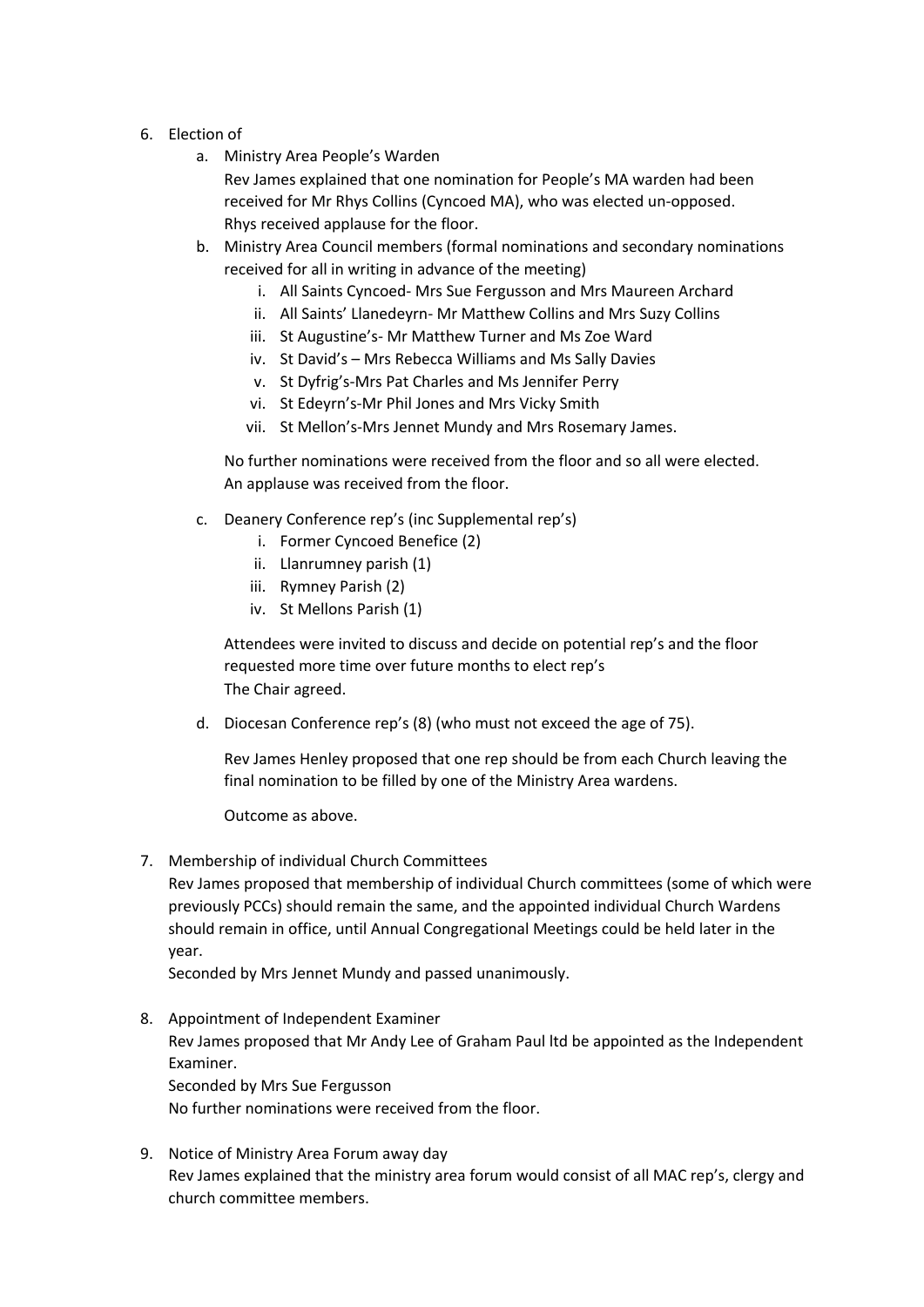## 10. Final remarks/blessing

Rev James gave a vote of thanks to Mr Rhys Collins for taking notes at the vestry meeting and to all from St Augustine's for hosting the meeting & providing hospitality.

AOB-

Wil Evans (St Mellon's) expressed the concern that the age limit for Diocesan Conference membership in the constitution of the Church in Wales may well be discriminatory, and asked for this concern to be fed back to the Diocese.

Rev James agreed that this feedback would be given explaining that he was aware conversations at a higher level had already been had regarding this issue.

Meeting closed at 4.40 with final blessings

Rhys Collins Minute Taker - 6.2.22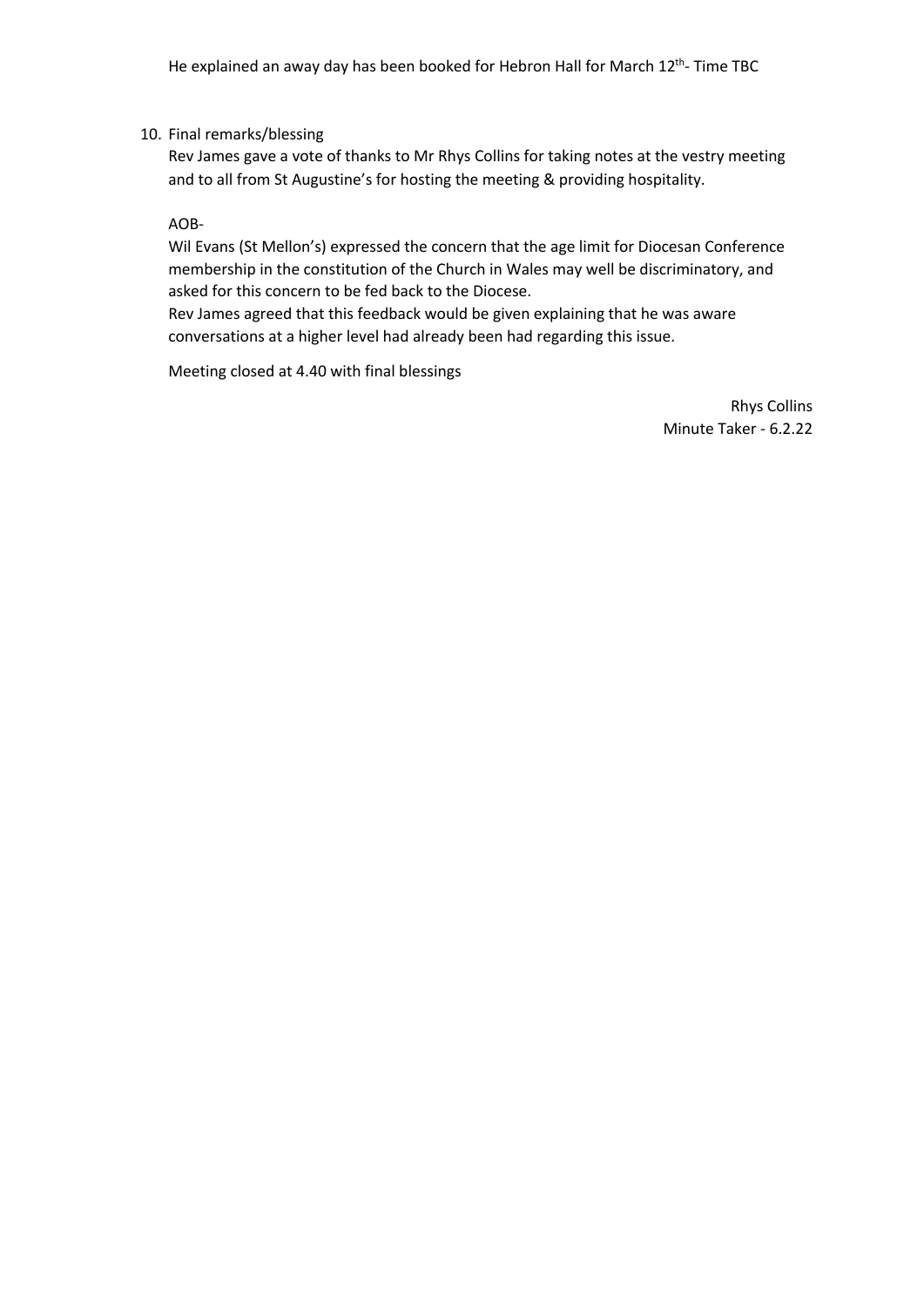**Minutes of the inaugural meeting of East Cardiff Ministry Area Council. February 6th, 2022**

## **St Augustine's Church, Rumney,**

## **Ministry Area Council meeting**

Meeting commenced at 4.45

- 1. There were 11 in attendance along with Rev James Henley (Chair) and several non-voting observers
- 2. All MAC members present signed the declaration
- 3. To consider the appointment and/or co-option of the following positions Rev James briefly explained the roles and responsibilities of each role; he explained that within this list of roles a paid bookkeeper will be appointed and is currently held by Miss Sharon Jenkins.
	- a. Lay Co-Chair- Rev James Henley proposed Mr Matthew Turner. Seconded By Ms Zoe ward No other Nominations received; elected unopposed. Matthew received applause from the floor
	- b. A secretary
		- i. A deputy secretary
	- c. Treasurer
	- d. Safeguarding officer(s)
	- e. Electoral roll officer(s)
	- f. Charity commission officer(s)

No Nominations for roles b-f were given.

Rev James requested the meeting consider the appointment of the above roles.

4. To consider the appointment of any further co-opted members (7 max.) Rev James explained that 7 co-opted members could be elected to allow a wider range of volunteers to serve on MAC as elected members.

Rev James suggested we co-opted a Church in Wales Schools Representative and proposed Mr Ian Lloynd. seconded by Mr David Evans

Approved unanimously.

Mr Matthew Turner suggested we co-opted, as a non-voting member, Mr Nathan Bird as Director of Music within the Ministry Area.

Seconded by Rev James Henley

Approved unanimously

Rev James raised the suggestion that young person's reps should be elected to the Ministry Area Council. He highlighted that, unless over 18, young persons would be non-voting members.

Jennet Mundy proposed more than one young peoples' representative be appointed; and Rev James responded by suggested two places be made.

Will Evans (observer – St Mellons) suggested that 2 reps from each of the church schools, including Primary Schools could be appointed to serve on a sub-group of the MAC with a rep to feed back to the MAC at full meetings.